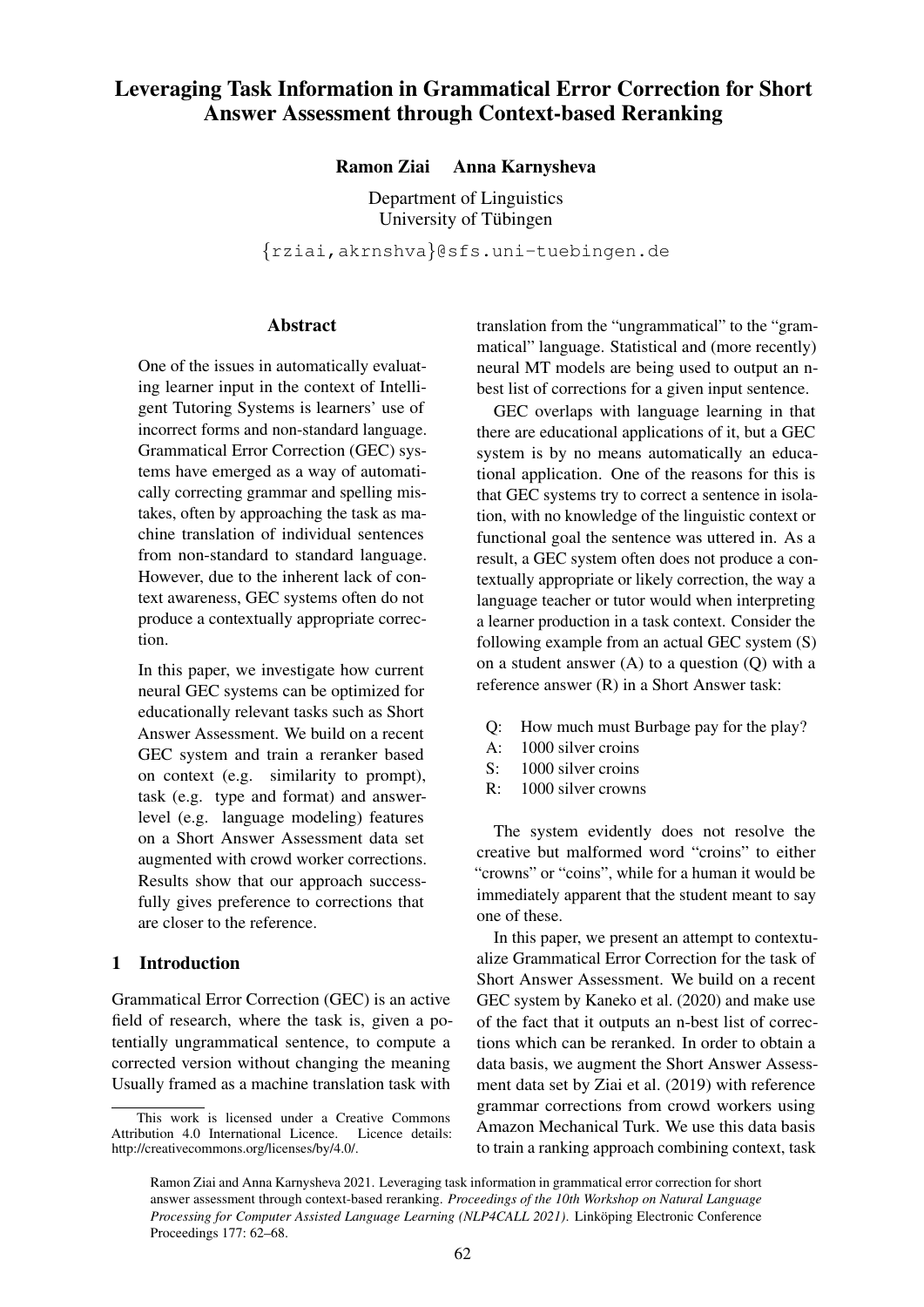and answer features in a gradient boosting model. Results show clear improvements for the reranked model in comparison with the original GEC system.

The paper is organized as follows: section 2 gives a brief overview of other work in reranking for GEC. In section 3 we present the data set and the crowd-based GEC extension to it, before describing the reranking approach in section 4. Section 5 then presents the GEC system we build on before we discuss the evaluation we performed in section 6. Finally, section 7 concludes the paper.

## 2 Related Work

Reranking hypotheses of GEC systems is not in itself a new idea and has followed in the wake of reranking for statistical machine translation (SMT). Mizumoto and Matsumoto (2016) implemented discriminative reranking for GEC based on an SMT system. They used syntactic and POS features in an averaged perceptron as the reranker, achieving a 2.1 increase in  $F_{0.5}$  (40.0 vs. 37.9 on the CoNLL 2014 test data) over the original 1-best result of the SMT system.

Hoang et al. (2016) train an edit classifier on a combination of SMT (hypothesis rank), lexical, POS, local context and language model features to distinguish between valid and invalid edits based on an error-annotated learner corpus. This classifier is then used to score the edits of candidate hypotheses in n-best lists of an SMT-based GEC system and thus provides a reranking based on the total number of valid and invalid edits in each hypothesis. The authors report a modest improvement in  $F_{0.5}$  (40.85) vs. 40.58 on the CoNLL test data) for 10-best reranking.

Yuan et al. (2016) describe an approach where they combine SMT (decoder score & hypothesis rank) and different language model features in a ranking SVM to rerank the output of an SMTbased GEC system. In contrast to the other approaches, the authors pay special attention to evaluation metrics and optimize their ranking approach on I-measure (Felice and Briscoe, 2015), a metric that includes all confusion matrix counts instead of  $F_{0.5}$ . They report an improvement of .75 in  $F_{0.5}$ (38.08 vs. 37.33 on the CoNLL-2014 test data) when reranking the 10 top hypotheses of their GEC system.

In a more recent approach, Chollampatt and Ng (2018) perform rescoring of the final correction

candidates using edit operation (insertion, deletion, substitution) and language model features as part of their neural GEC system based on a convolutional encoder-decoder network. They report an  $F_{0.5}$  improvement of 4.8 (54.13 vs 49.33) on the CoNLL-2014 test data, with the language model features being particularly effective.

In a different but related research direction, with the introduction of neural approaches there have also been attempts to incorporate context directly into GEC systems. Chollampatt et al. (2019) present a model capable of incorporating crosssentence information with the help of an auxiliary encoder that encodes previous sentences. They report statistically significant increases in  $F_{0.5}$  on the CoNLL-2014 test data when comparing with the non-contextual baseline.

All of these approaches have in common that they try to solve the problem of GEC in a general way, without taking into account what functional goal the language to be corrected is produced for. In contrast, our attempt in this paper is to incorporate the downstream task of Short Answer Assessment directly into GEC by reranking GEC hypotheses based on features specific to the Short Answer setting.

## 3 Data

Standard GEC data sets tend to be short essays or other free writing tasks, where explicit task context is not readily available. To be able to evaluate GEC approaches in Short Answer Assessment, we need a data set from the latter task with the ground truth (grammatical reference corrections) of the former.

## 3.1 Short Answer Assessment Data Set

We use the data set introduced by Ziai et al. (2019). It consists of 3,829 answers to 123 questions in 25 tasks, where each task is either a reading or a listening comprehension task. The answers were produced by German students of English in the 7th grade as part of their normal school curriculum. On average, they wrote 7.11 tokens per answer. The answers were annotated by a teacher with respect to whether they are acceptable in terms of content (62.05%) or not (37.95%). Ziai et al. (2019) show that spelling correction is effective in this data set as a preprocessing step for Short Answer Assessment, indicating that form errors are in fact quite common here. This makes it a good test bed for our purposes in this paper.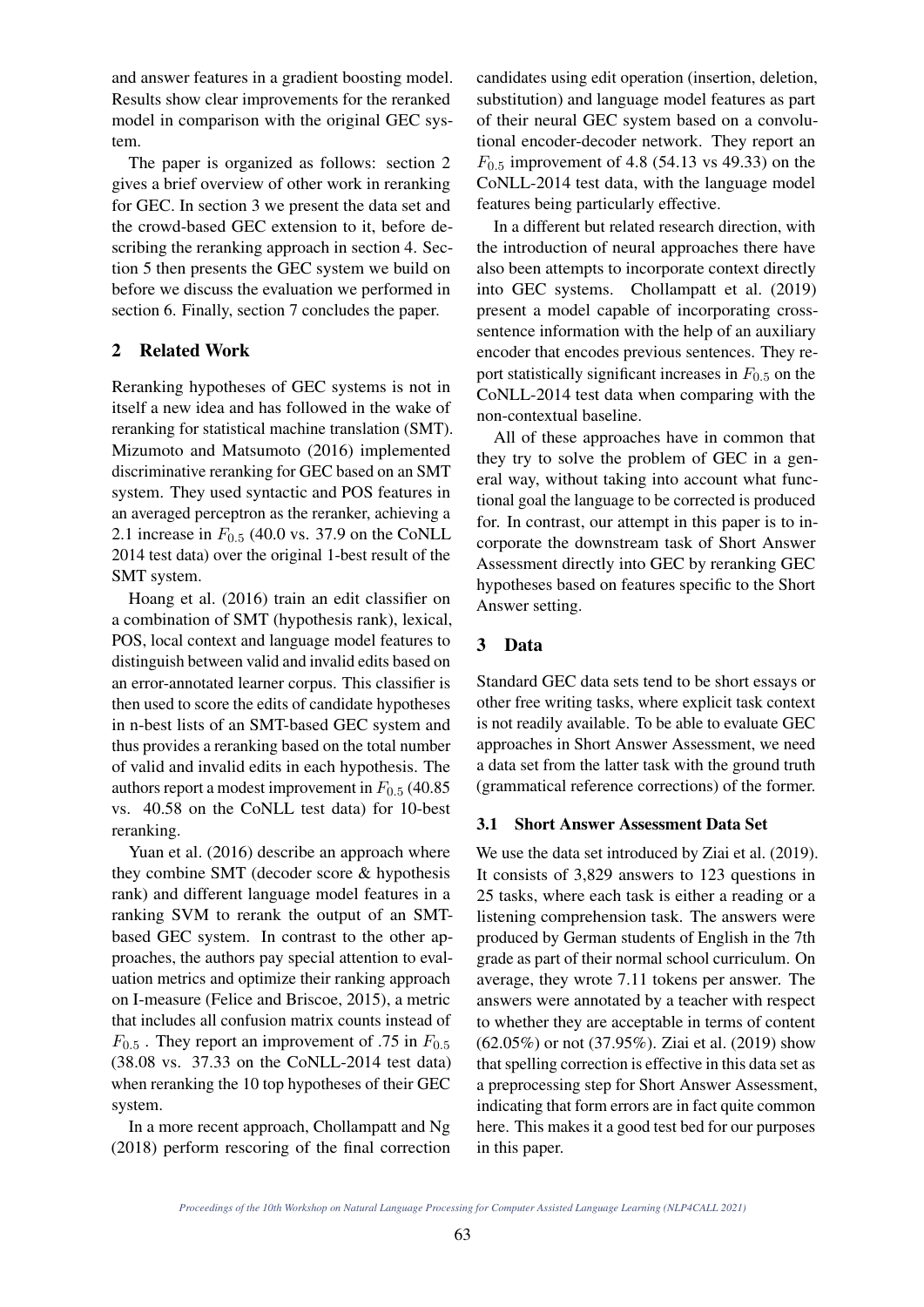Rewrite the utterance in bold in correct English given the context. Stay as close as possible to the original.

1. When does Stuart get nervous?

#### When he must talk in front of class

Your correction:

When he must talk in front of the class

Figure 1: Example crowd task in Amazon Mechanical Turk

#### 3.2 Crowd-sourced gold standard for GEC

Since no reference corrections for the data set were available and a full error annotation by experts was both unnecessary and beyond the scope of this paper, we decided to use Amazon Mechanical Turk to obtain reference corrections from linguistically untrained crowd workers. There has not been extensive work on crowd-sourcing for GEC so far, a fact that Pavlick et al. (2014) attribute to the difficulty of performing automatic quality control for diverging candidate corrections of workers. While general-purpose GEC may not be constrained enough for crowd-sourcing to be successful, Boyd (2018) showed that restriction in terms of context and task improves inter-annotator agreement in word-level normalization for expert annotators. We therefore assume that this insight can be applied to crowd-sourcing GEC as well.

We used the setup shown in Figure 1, where workers were shown the prompt in addition to the student answer, and then needed to come up with a free-text correction, with the original student answer as default. For each of the 3,829 answers, we obtained five crowd corrections. Workers needed 32 seconds on average and were paid 0.03\$ per answer. We only used workers who have shown reliability and consistence in other Mechanical Turk tasks (so-called 'Master Workers').<sup>2</sup>

To obtain a reference from the five corrections for each answer, we made use of the corrections' string similarity to each other: we determined the correction with the largest average token overlap to the other crowd corrections. The idea behind this approach is to avoid picking idiosyncratic or erroneous outlier corrections and instead choose one that most other crowd workers agree with. We

<sup>2</sup>https://www.mturk.com/worker/help# what\_is\_master\_worker

leave other more involved strategies to future research, as well as a detailed annotator agreement analysis, which is non-trivial in GEC (cf. Pavlick et al. 2014) and thus outside the scope of this paper.

To support such further research at the interface of GEC and Short Answer Grading, we make the compiled corpus available upon request under a CC-BY-NC-SA license.

## 4 Reranking

In this section, we describe the reranking approach we use in this paper. Reranking has traditionally been done extensively in the area of (web) search engines, in order to optimize or personalize a given list of results (see e.g. Page et al. 1998). Where in web search the task is to reorder a list of search results for a given query, in our problem we are dealing with a list of candidate corrections for a given natural language utterance.

#### 4.1 Learning Algorithm

For the learning algorithm with which to combine features of candidate corrections and learn a task-specific preference function, we chose Light-GBM (Ke et al., 2017), a framework which includes ranking versions of various tree-based learning algorithms (gradient boosting, random forests etc.) besides the usual classification and regression approaches.

In addition to feature vectors for each correction candidate, LightGBM takes as input grouping information expressing which corrections to treat as a set to be ranked. We obtain the 10 best corrections from a neural GEC system (see section 5) as input for the algorithm to rerank.

The final ingredient for the reranker is a numerical dependent variable expressing the quality of each correction. We use the crowd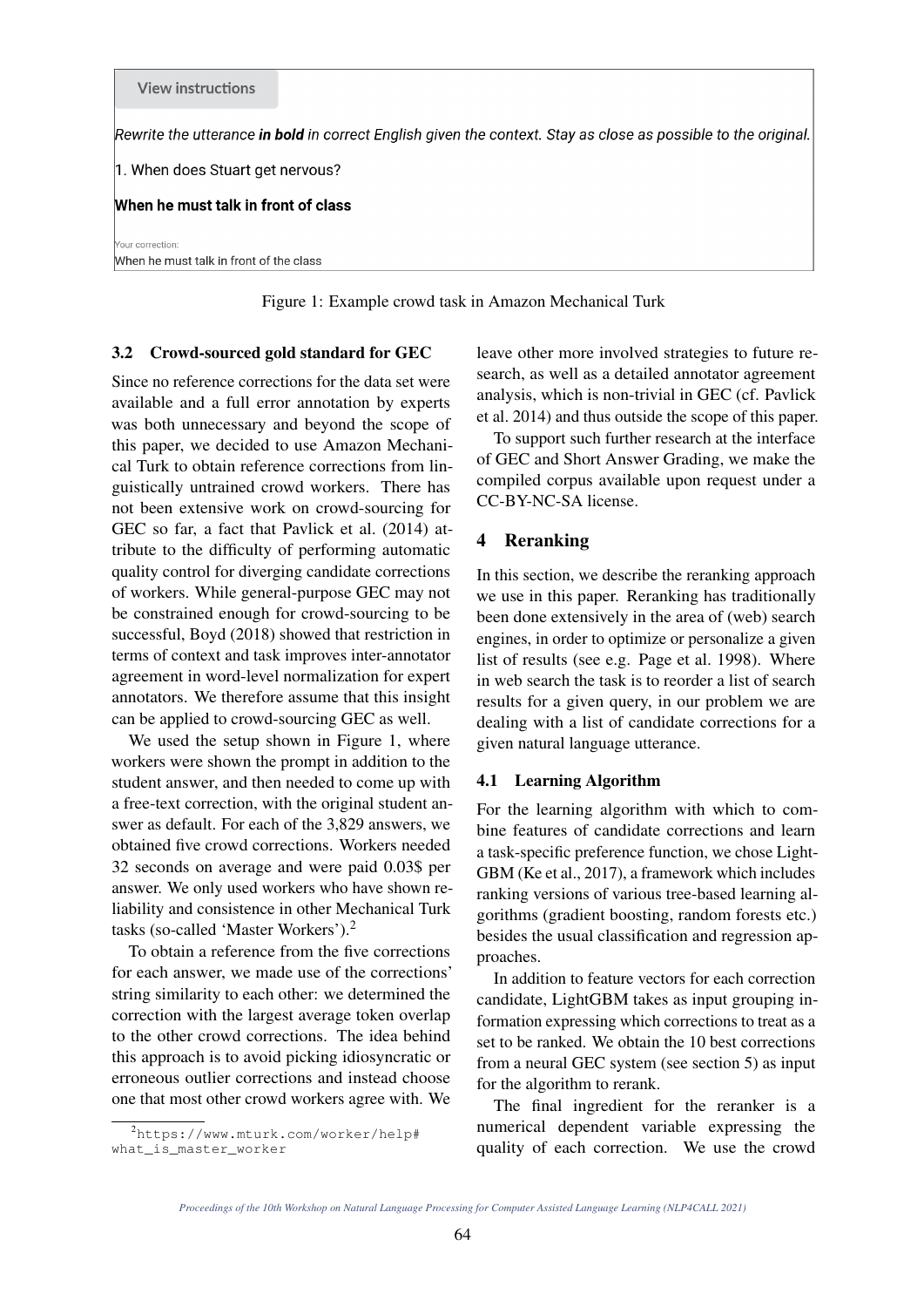reference discussed in the previous section to calculate Weighted Accuracy based on a token-level alignment (calculated using ERRANT, Felice et al. 2016) of source answer, candidate correction and reference correction following Yuan et al. (2016). Weighted Accuracy ( $WAcc$ ) is defined as follows<sup>3</sup>:

$$
\textit{WAcc} = \frac{w \cdot TP + TN}{w \cdot (TP + FP) + TN + FN - (w+1) \cdot \frac{FPN}{2}}
$$

Through the use of the weight w (we use  $w = 2$ ), *WAcc* "rewards correction more than preservation" and "penalises unnecessary corrections more than uncorrected errors" (Felice and Briscoe, 2015). In contrast to  $F_{0.5}$ , it also takes into account true negatives (TN) which in GEC correspond to successfully preserved correct input forms, and thus also yields a non-zero score for corrections that do not alter the source sentence.

#### 4.2 Features

The overall idea of our feature set is to combine answer-level features (e.g. language modeling) with contextual features (e.g. similarity to prompt) in an attempt to balance global language features with task-specific ones. We describe the features in detail below.

Original GEC system rank We include the information on how the GEC system (see section 5) ranked a particular correction candidate from 1 to 10.

Task characteristics The Short Answer data set (see section 3) contains information on task type (reading vs. listening comprehension), task format (question-answer vs. fill-in-the-blanks) and expected input type (word, phrase or sentence). We encode these categorical variables as one-hot features.

String similarity We use the textdistance package<sup>4</sup> to calculate nine different string similarity measures covering edit-based, sequence-based, phonetic and token-based distance of candidate corrections to prompt, original answer and target answer, resulting in a total of 27 features. The rationale is to make the reranker prefer candidate corrections that are closer to the task context.

BERT-based similarity To account for semantic similarity, we use BERT-base (Devlin et al., 2019) through bert-as-service (Xiao, 2018) to obtain sentence embeddings and calculate cosine similarity again between candidate corrections and prompt, original answer and target answer (three features).

Language Modeling Similar to previous approaches, we include a language modeling feature. We do so by obtaining the smoothed log probability for each token in a candidate correction using  $spaCy<sup>5</sup>$  and summing over the log probabilities to get a probability for the correction sequence.

TF-IDF Since corrections with terms that are important in the reading/listening text should be more relevant than corrections without such terms, we calculate TF-IDF for all words in all reading/listening texts and encode this term weighting information in one feature as the average of TF-IDF values of words in a given candidate correction.

## 5 GEC System

Reranking presupposes a GEC system capable of producing multiple hypotheses for a given input sentence. Beyond this requirement, the only other desirable characteristics are competitive performance and ease of use. Any GEC system that satisfies these requirements can in principle be used.

For our experiments in this paper, we chose to use bert-gec (Kaneko et al., 2020) because it is sufficiently documented and currently one of the top five GEC systems with available source code. It uses the transformer architecture proposed by Vaswani et al. (2017) and extends it by fine-tuning an additional BERT model on a GEC corpus and using its output as additional features in the GEC transformer model.

Following the procedure in the published bertgec code<sup>6</sup> , we trained the system on the WI-LOCNESS train data set (Bryant et al., 2019). For reference, we also evaluated the obtained model on the corresponding validation set,<sup>7</sup> achieving an  $F_{0.5}$ of 55.6 as computed by ERRANT. Grundkiewicz et al. (2019) report an  $F_{0.5}$  of 53.0 on this set using their slightly older approach, which won the BEA 2019 shared task on GEC. The so trained bert-gec model was used to get a 10-best list of corrections

<sup>&</sup>lt;sup>3</sup>*FPN* denotes cases where a word was altered differently in the candidate and the reference translation.

<sup>4</sup>https://github.com/life4/textdistance

<sup>5</sup>https://spacy.io/

<sup>6</sup>https://github.com/kanekomasahiro/ bert-gec

 $7$ The test set remains hidden by the BEA-19 shared task organizers to enable further task submissions.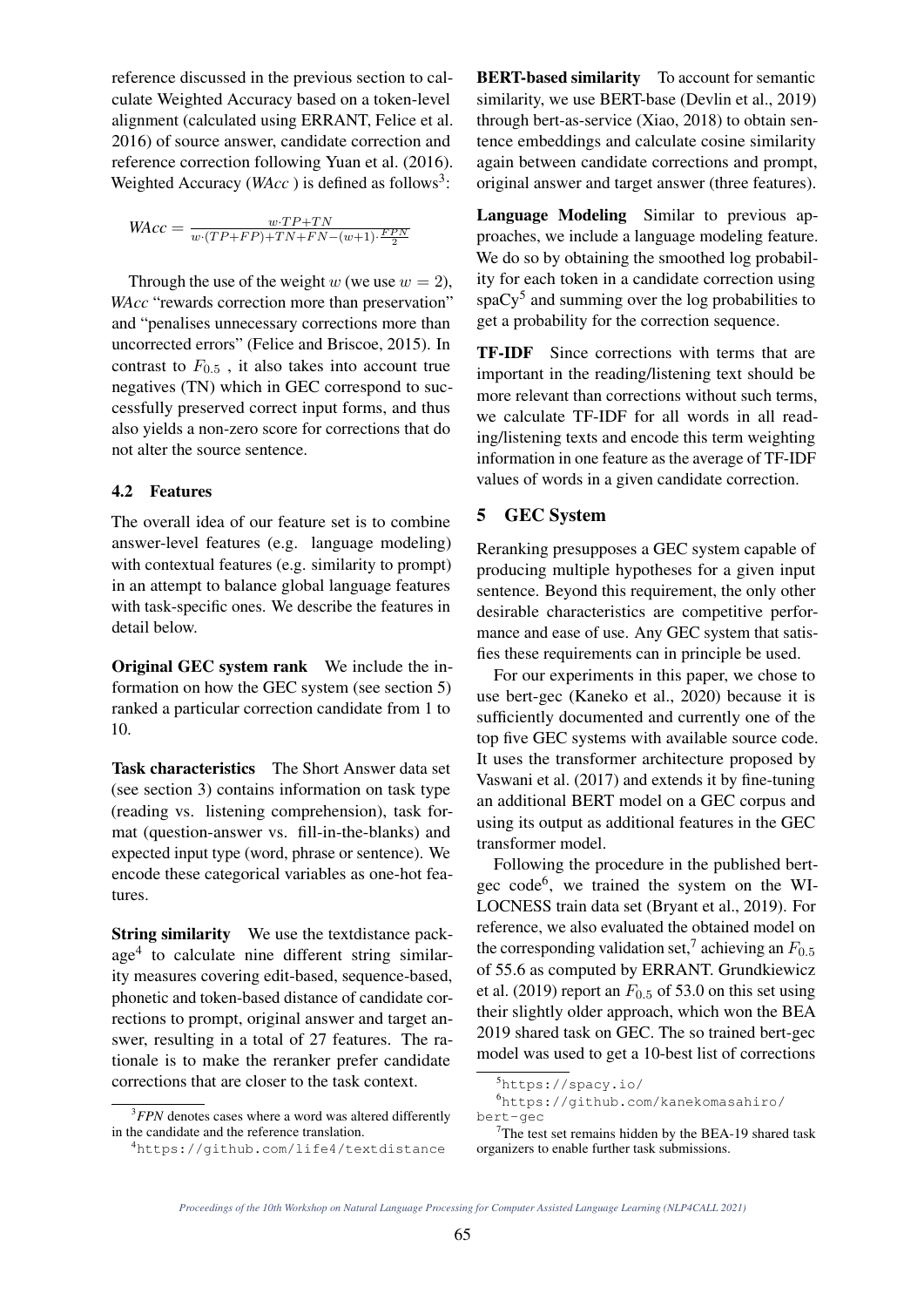for each of the 3,829 short answers, resulting in 38,290 corrections to be ranked.

In contrast to the Short Answer data we use in this paper, the utterances in WI-LOCNESS come from a different age group (college students) and also partly from native speakers of English. It is therefore fair to assume that the use of the model for our purpose in this paper represents an out-ofdomain scenario. Indeed, as we will see in section 6, performance drops significantly for bert-gec on the data set used in this paper.

## 6 Evaluation

We now turn to describing the evaluation of the reranking approach on the Short Answer data introduced in section 3. After outlining the evaluation setup, we proceed to reporting and discussing the results we obtained.

#### 6.1 Setup

For a fair evaluation setup, we split the Short Answer data into train (50%), validation (20%) and test (30%), making sure that all corrections of a particular 10-best list end up in the same portion of the data set. The validation set was used for hyperparameter optimization and the test set for the evaluation of the reranker trained on the training set.

We compared three systems: a baseline with the uncorrected answer, the original best correction as determined by bert-gec, and the best correction as determined by the reranker. In addition to the widely used  $F_{0.5}$ , we also report *WAcc* since  $F_{0.5}$ is not always meaningful.

## 6.2 Results

Table 1 presents the overall results. Our first ob-

| System      | WAcc  | $F_{0.5}$ |
|-------------|-------|-----------|
| Uncorrected | 29.11 | 0.0       |
| bert-gec    | 75.98 | 35.42     |
| Reranked    | 80.80 | 37.42     |

#### Table 1: Overall evaluation results

servation is that the baseline of uncorrected text is quite low in this data set, meaning that necessary corrections are quite frequent according to the crowd reference. Looking at the performance of bert-gec, it is striking to see that it drops by roughly 20 points compared to the same model's result on in-domain test data ( $F_{0.5}$  = 55.6). It seems

clear that although the advent of neural models has considerably improved performance in GEC, this improvement is not necessarily generalizable to other domains.

On the positive side, we observe a clear improvement of the reranker in both *WAcc* and  $F_{0.5}$  when compared to the original bert-gec. This shows that our reranking approach specific to Short Answer Assessment is successful in preferring corrections that fit the context.

We also performed a more detailed analysis of error types annotated automatically using ERRANT. Table 2 shows the ten most frequent error types $8$ in the data, along with the  $F_{0.5}$  of bert-gec and the reranked model, respectively.

| Error type        | #    | %     | bert-gec | Reranked |
|-------------------|------|-------|----------|----------|
| <b>PUNCT</b>      | 316  | 26.03 | 39.72    | 26.75    |
| ORTH              | 191  | 15.73 | 23.32    | 31.28    |
| SPELL             | 189  | 15.57 | 76.67    | 78.18    |
| <b>OTHER</b>      | 140  | 11.53 | 18.67    | 19.23    |
| <b>VERB</b>       | 49   | 4.04  | 44.97    | 50.34    |
| <b>MORPH</b>      | 44   | 3.62  | 23.15    | 23.44    |
| <b>DET</b>        | 43   | 3.54  | 17.02    | 19.08    |
| <b>PREP</b>       | 39   | 3.21  | 26.07    | 28.46    |
| <b>VERB:TENSE</b> | 37   | 3.05  | 40.08    | 47.45    |
| <b>VERB:SVA</b>   | 36   | 2.97  | 75.00    | 70.95    |
|                   |      |       |          |          |
| Total             | 1214 | 100   | 35.42    | 37.42    |

Table 2:  $F_{0.5}$  for 10 most frequent error types, with each type's absolute  $(\#)$  and relative frequency  $(\%)$ 

Apart from a negative result in punctuation errors, likely caused by crowd workers being unsure whether to apply punctuation in their corrections or not, we see improvements in most other frequent error types. Among others, verb-related and orthographic errors in particular seem to benefit from the reranking. Both are relevant areas for language learners, so it is encouraging to see that such areas can be improved by our approach.

More generally, it is somewhat striking to see that the majority of errors observed is classified by ERRANT as relatively surface-oriented (punctuation, spelling, orthography, etc). While a full GEC approach may seem somewhat oversized for these kinds of errors, correcting them is often contextdependent and thus outside the reach of a standard spell checking approach.

Taking a closer look at our features for reranking, we performed feature ablation tests for each of

<sup>8</sup> See Bryant et al. (2017, p. 795) for a description of the error types annotated by ERRANT.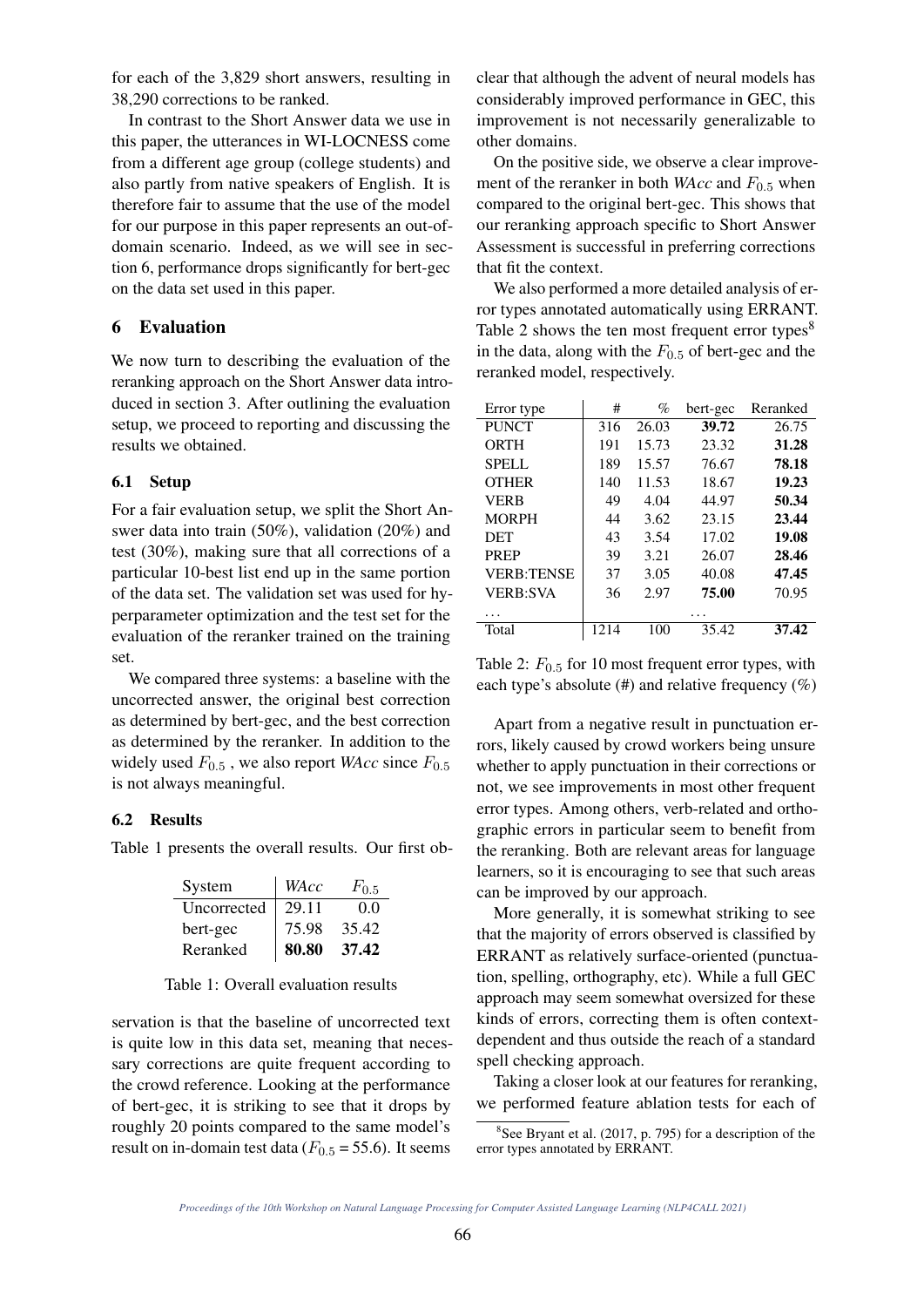the groups discussed in section 4. The results are shown in Table 3.

| Feature set             | WAcc  | $F_{0.5}$ |
|-------------------------|-------|-----------|
| Full                    | 80.80 | 37.42     |
| - original GEC rank     | 80.97 | 36.27     |
| - task characteristics  | 80.92 | 38.02     |
| - string similarity     | 77.65 | 35.54     |
| - BERT-based similarity | 80.98 | 38.37     |
| - language modeling     | 80.74 | 37.29     |
| - TF-IDF                | 80.69 | 37.51     |

Table 3: Feature ablation tests

Interestingly, the full feature set is not the best performing model. Instead, removing BERT-based cosine similarity features improves both *WAcc* and  $F<sub>0.5</sub>$ . This seems to suggest that the deeper semantic similarity offered by BERT sentence embeddings is actually counter-productive to the more surface-oriented goal of picking the optimal correction from the 10-best set.

This suspicion is further strengthened when observing that removing the string similarity features results in the largest drop in performance across all feature groups. These more surface-oriented features, expressing how close a correction string is to the prompt, target, and student answer strings, successfully encode Short Answer task characteristics, approximating the expectation a teacher would form when interpreting a student answer in the context of a Short Answer task.

#### 7 Conclusion

We presented the first GEC reranking approach based on context and task, designed to tune correction for the purpose of Short Answer Assessment. To do so, we augmented an existing Short Answer data set with reference corrections using crowd workers. Results of our reranking approach trained on a combination of context, task and answer features show that it is effective in preferring contextually more appropriate grammar and spelling corrections.

Applying an existing competitive GEC system "out of the box", it also becomes clear that GEC systems need to develop better generalizability: we observed a 20-point drop in  $F_{0.5}$  when applying a model trained on a standard GEC corpus to Short Answer Assessment data. This may be due to different learner/speaker populations, or different nature and frequency of errors picked up by the GEC

system.

We also observed that performance is not uniform across error types. For real-life educational applications, a focus on specific error types known to be corrected with high reliability could thus be a way towards using current GEC systems in practice.

In future work, we plan to investigate whether the improvement observed in our reranking approach carries over to Short Answer Grading in an extrinsic evaluation setting, where answers to be scored are first corrected by the reranked GEC model.

In a slightly different strand, the reranked model could also be used as the basis of a feedback tool, providing context-based suggestions for student utterances in foreign language exercises, and possibly also information on the nature of the grammar and spelling mistakes observed.

#### Acknowledgments

We are very grateful for the helpful comments of two anonymous reviewers. This work was done as part of the ISAAC project (https://www. uni-tuebingen.de/isaac), funded as part of the Excellence Strategy of the German Federal and State Governments.

#### References

- Adriane Boyd. 2018. Normalization in context: Interannotator agreement for meaning-based target hypothesis annotation. In *Proceedings of the 7th workshop on NLP for Computer Assisted Language Learning*, pages 10–22, Stockholm, Sweden. LiU Electronic Press.
- Christopher Bryant, Mariano Felice, Øistein E. Andersen, and Ted Briscoe. 2019. The BEA-2019 shared task on grammatical error correction. In *Proceedings of the Fourteenth Workshop on Innovative Use of NLP for Building Educational Applications*, pages 52–75, Florence, Italy. Association for Computational Linguistics.
- Christopher Bryant, Mariano Felice, and Ted Briscoe. 2017. Automatic annotation and evaluation of error types for grammatical error correction. In *Proceedings of the 55th Annual Meeting of the Association for Computational Linguistics (Volume 1: Long Papers)*, pages 793–805, Vancouver, Canada. Association for Computational Linguistics.
- Shamil Chollampatt and Hwee Tou Ng. 2018. A multilayer convolutional encoder-decoder neural network for grammatical error correction. In *Thirty-Second*